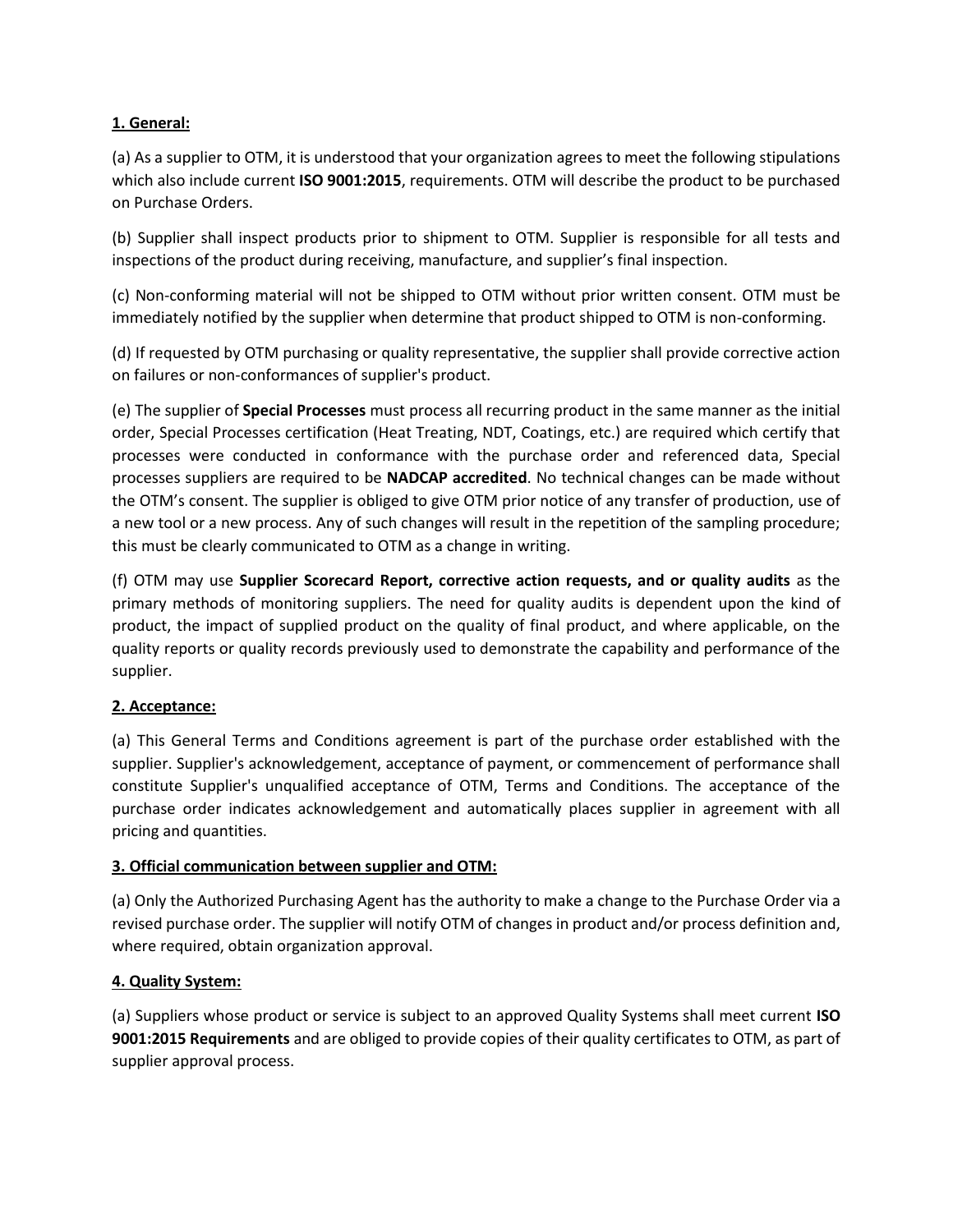(b) The Supplier's Quality Management System is subject to initial survey and approval by Buyer. **Surveys or audit** Including Sub-tier suppliers and processors may be conducted before or after issuance of a Purchase Order. The Supplier shall be notified of deficiencies and shall follow up and ensure that deficiencies are promptly corrected. Corrective Action shall be subject to review and approval.

(c) Supplier will deliver to OTM, upon request, first samples of the product, together with the sampling documentation required (technical documentation and purchase order), for every new product and in other cases where this is agreed.

(d) The supplier is **fully responsible** for his product, including the financial aspects related to any product irregularities or imperfections and their consequences. In the event of issues related to the quality of the product, or any other issues. Suppliers will provide the final solution, including a root cause analysis and systematic problem solving.

(e) The organization shall ensure the adequacy of specified purchase requirements prior to their communication to the supplier.

(f) The Supplier and any applicable sub-tier suppliers should maintain a documented Quality System manual and make it available upon request by OTM. This documented Quality System must include provisions for the supplier to manage the competence, awareness, and training of all personnel where required.

(g) Supplier must prevent the use of counterfeit parts.

(h) Retain documented information, including retention periods and disposition requirements.

(i) Supplier must ensure that persons are aware of: their contribution to product or service conformity, their contribution to product safety, the importance of ethical behaviour.

# **5. Right of Entry:**

(a) Acceptance of this purchase order reserves the Right of Entry into premises by OTM Quality Representatives and the OTM's Purchasing Representatives for conducting audits and inspections to confirm quality acceptance.

### **6. Flow down Requirements:**

(a) When the Purchase Order specifies the requirements for an Original Equipment Manufacturer (OEM) special process or an approved process source. Supplier shall ensure that all manufacturing and/or special processing meets industry recognized standards, or an OEM specification is carried out by only qualified personnel.

### **7. Delivery:**

(a) Supplier shall strictly adhere to the shipment, delivery or completion schedules specified in the purchase order. In the event of any anticipated or actual delay supplier shall promptly notify OTM, stating the reasons for the delay and the actions being taken to overcome and minimize the delay, and provide OTM with a recovery schedule.

### **8. Supplier Evaluation:**